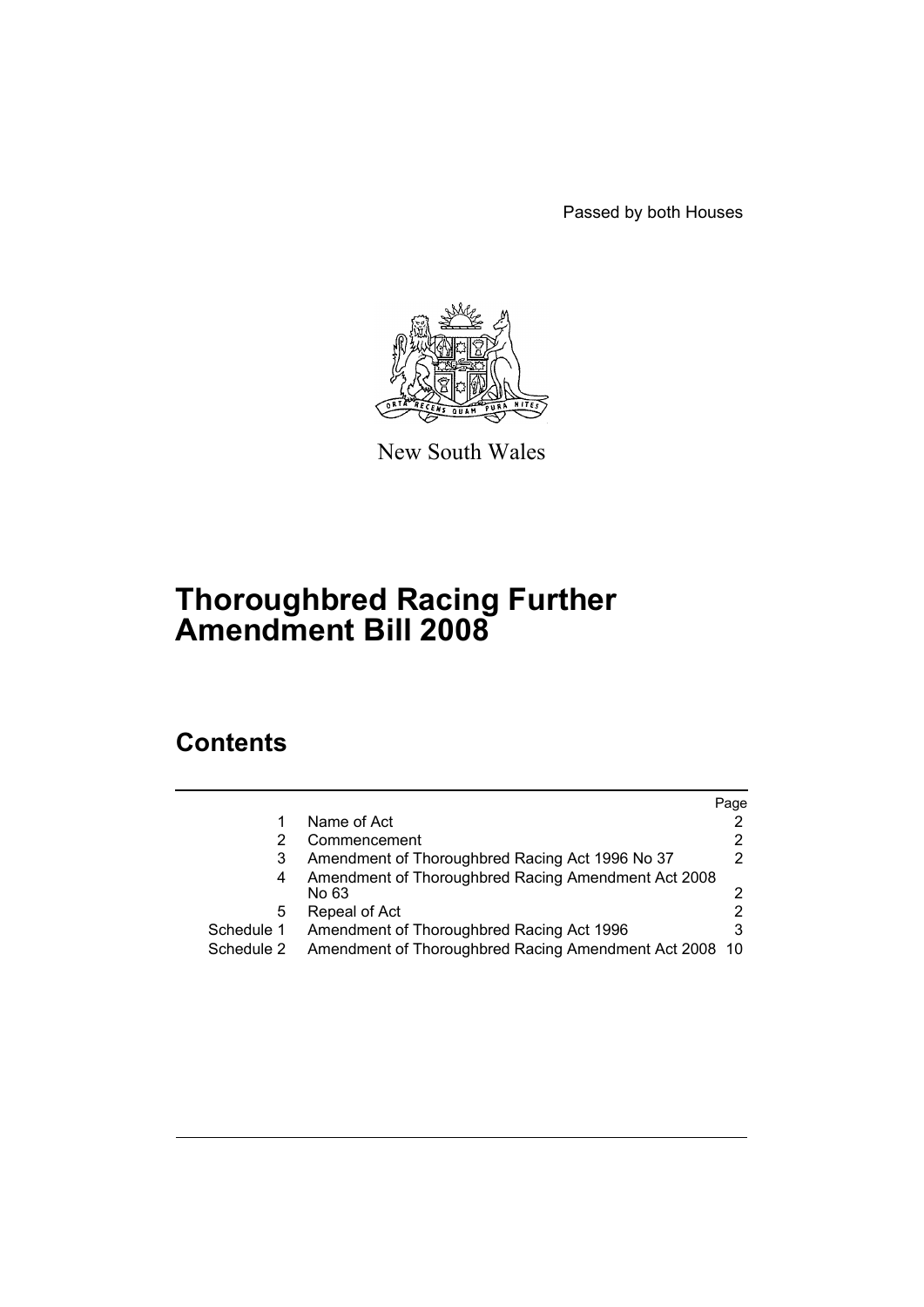*I certify that this public bill, which originated in the Legislative Assembly, has finally passed the Legislative Council and the Legislative Assembly of New South Wales.*

> *Clerk of the Legislative Assembly. Legislative Assembly, Sydney, , 2008*



New South Wales

# **Thoroughbred Racing Further Amendment Bill 2008**

Act No , 2008

An Act to amend the *Thoroughbred Racing Act 1996* to make further provision for the membership of Racing NSW; and for other purposes.

*I have examined this bill and find it to correspond in all respects with the bill as finally passed by both Houses.*

*Assistant Speaker of the Legislative Assembly.*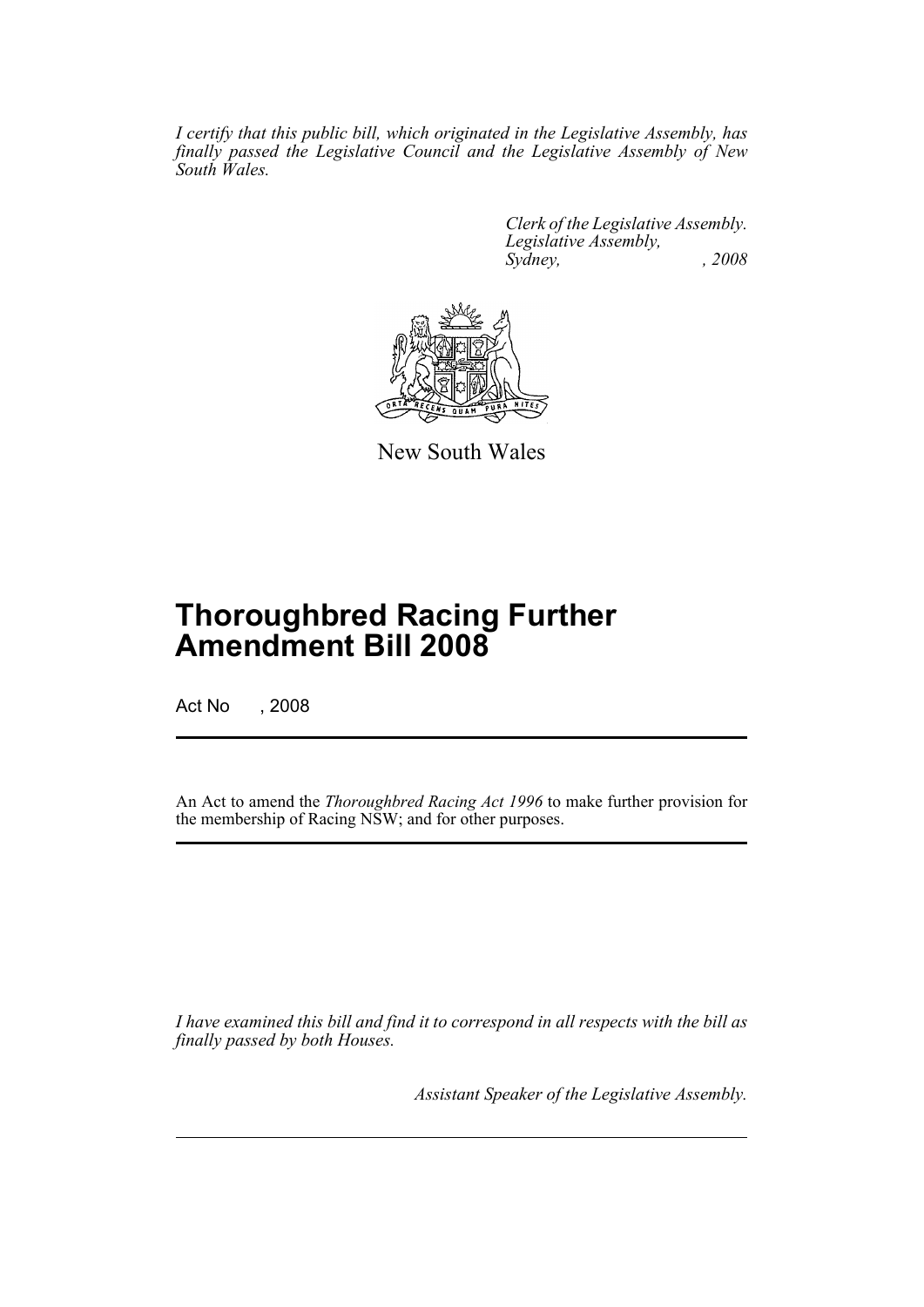# <span id="page-2-0"></span>**The Legislature of New South Wales enacts:**

# **1 Name of Act**

This Act is the *Thoroughbred Racing Further Amendment Act 2008*.

# <span id="page-2-1"></span>**2 Commencement**

- (1) This Act commences on a day or days to be appointed by proclamation, except as provided by subsection  $(2)$ .
- (2) The following provisions of this Act commence on the date of assent to this Act:
	- (a) Schedule 1 [6] and [7],
	- (b) Schedule 2.

# <span id="page-2-2"></span>**3 Amendment of Thoroughbred Racing Act 1996 No 37**

The *Thoroughbred Racing Act 1996* is amended as set out in Schedule 1.

# <span id="page-2-3"></span>**4 Amendment of Thoroughbred Racing Amendment Act 2008 No 63**

The *Thoroughbred Racing Amendment Act 2008* is amended as set out in Schedule 2.

# <span id="page-2-4"></span>**5 Repeal of Act**

- (1) This Act is repealed on the day following the day on which all of the provisions of the Act have commenced.
- (2) The repeal of this Act does not, because of the operation of section 30 of the *Interpretation Act 1987*, affect any amendment made by this Act.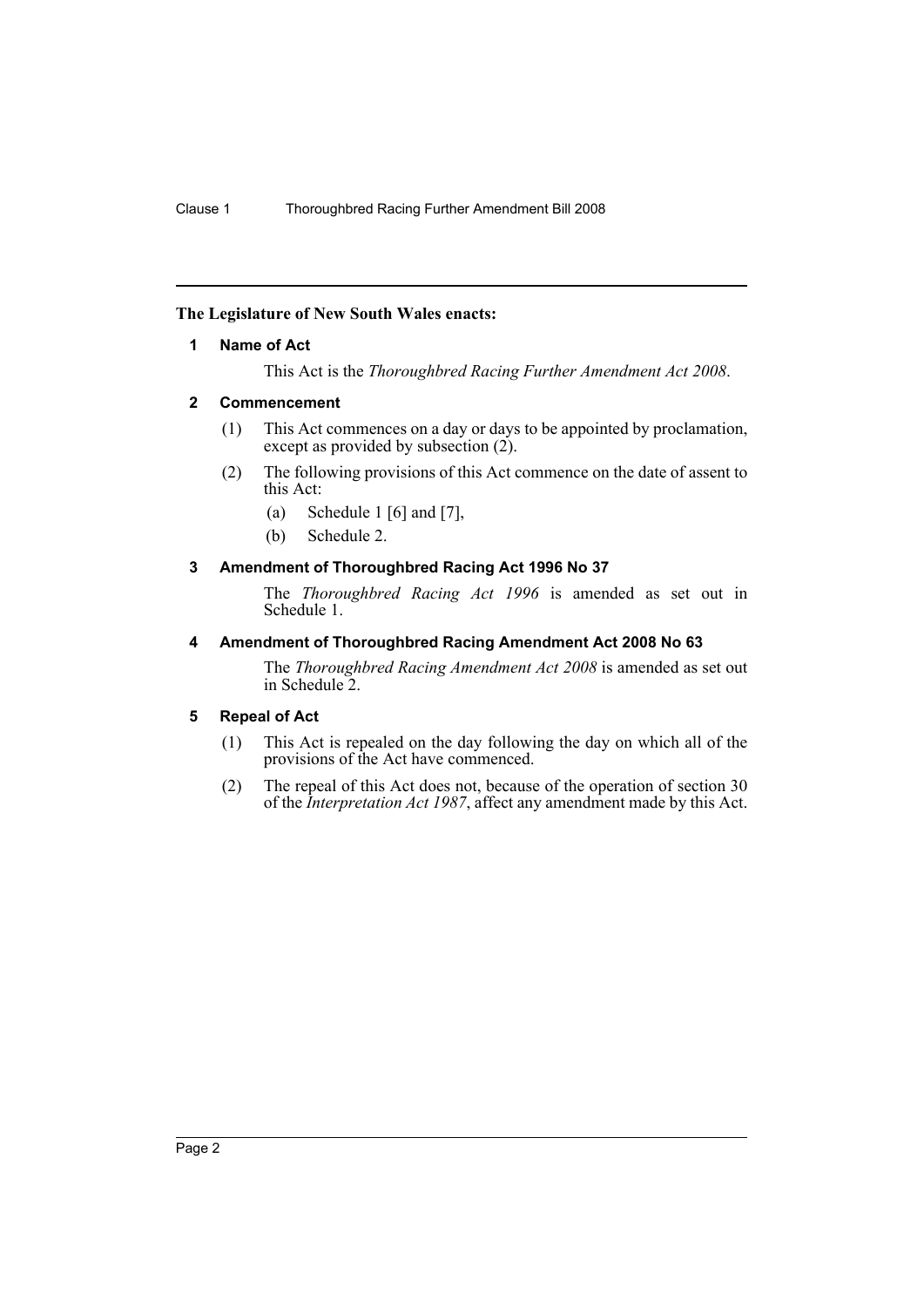Amendment of Thoroughbred Racing Act 1996 Schedule 1

# <span id="page-3-0"></span>**Schedule 1 Amendment of Thoroughbred Racing Act 1996**

(Section 3)

#### **[1] Section 3 Definitions**

Insert in alphabetical order in section 3 (1):

*appointed member* means a member of Racing NSW other than the Chief Executive.

*eligible industry body* means a body determined to be an eligible industry body for the time being under section 31 (2).

*RICG* means the Racing Industry Consultation Group established by this Act.

*Selection Panel* means the Selection Panel established under section 7.

# **[2] Sections 6–9**

Omit the sections. Insert instead:

#### **6 Membership**

- (1) Racing NSW is to consist of the Chief Executive and 5 appointed members appointed as follows:
	- (a) 5 members recommended for appointment by the Selection Panel under section 7 and appointed by the Minister to give effect to the recommendation of the Selection Panel, unless the appointment is to fill a casual vacancy under paragraph (b),
	- (b) the appointment of a member to fill a casual vacancy (a vacancy in the office of an appointed member occurring other than by reason of the completion of the member's term of office) is to be made by the Minister on the nomination of Racing NSW.
- (2) A person is not eligible to be an appointed member of Racing NSW if the person:
	- (a) is an employee of a race club or racing association, or
	- (b) is a member of the governing body of a race club or eligible industry body, or
	- (c) holds a licence issued by Racing NSW or by a racing association, or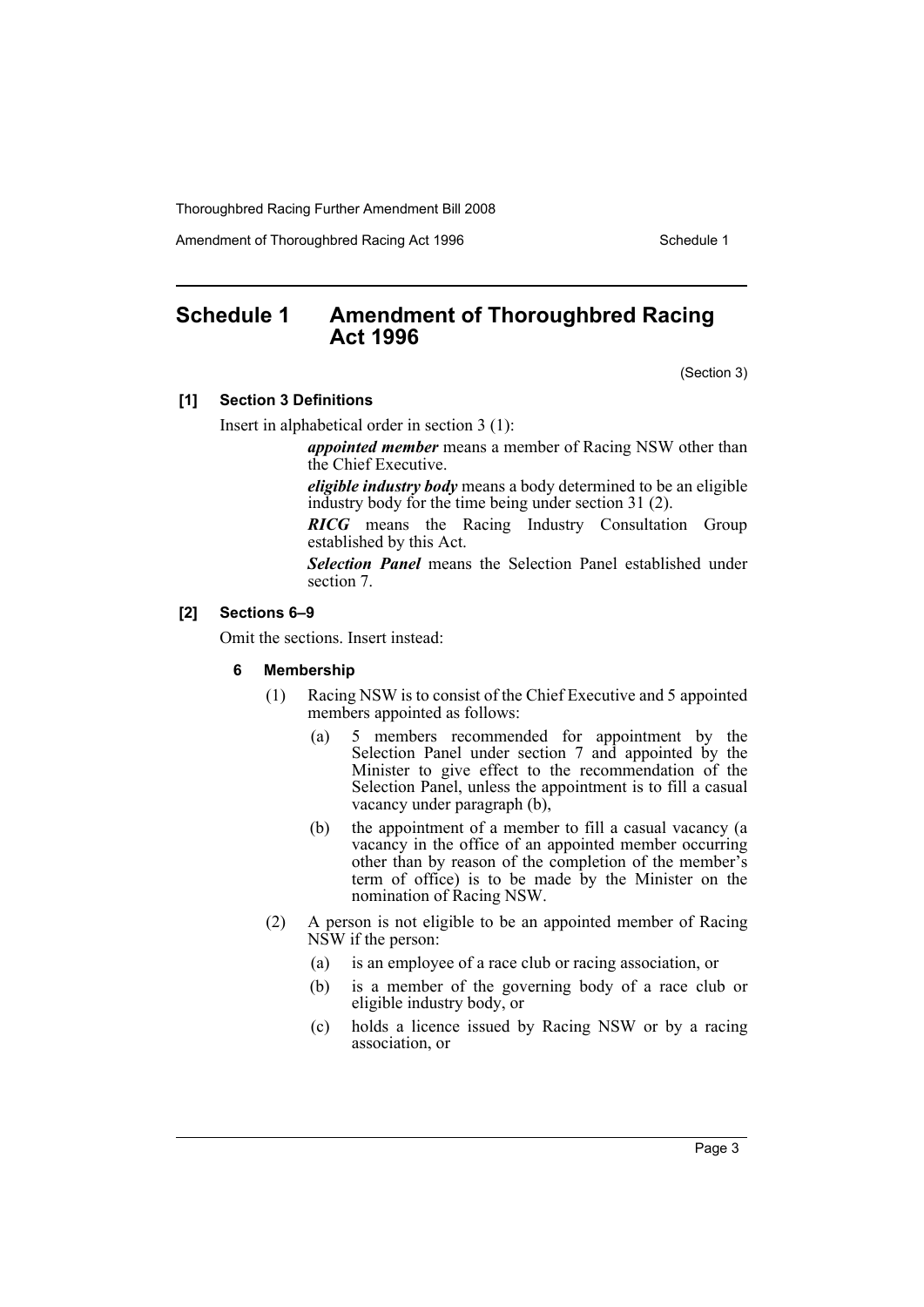Schedule 1 Amendment of Thoroughbred Racing Act 1996

- (d) is registered by or with the Greyhound and Harness Racing Regulatory Authority under the *Greyhound and Harness Racing Administration Act 2004*, or
- (e) is currently, or during the previous 10 years has been, warned off, disqualified or named on the Forfeits List under the Australian Rules of Racing, or
- (f) during the previous 10 years has been convicted in New South Wales of an offence that is punishable by imprisonment for 12 months or more, or convicted elsewhere than in New South Wales of an offence that, if committed in New South Wales, would be an offence so punishable, or
- (g) is an undischarged bankrupt or is taking advantage of the laws in force for the time being relating to bankruptcy, or
- (h) is a mentally incapacitated person.
- (3) A person is not eligible to be appointed as a member of Racing NSW if the person is a member of the Selection Panel at the time the Selection Panel makes its recommendation for the appointment concerned.
- (4) A person is not eligible to hold office as an appointed member of Racing NSW for more than 8 years in total (whether or not involving consecutive terms of office).
- (5) The Chief Executive does not have a vote at meetings of Racing NSW.
- (6) While a person is an appointed member of Racing NSW, any entitlement of the person to vote as a member of a race club or of an eligible industry body is suspended.

#### **7 Selection Panel**

- (1) The Minister is to establish a Selection Panel to recommend persons for appointment as members of Racing NSW and to recommend the term of office of appointed members.
- (2) The Selection Panel must recommend only the number of persons required to be appointed (no more and no fewer) and must recommend a term of office for each person recommended.
- (3) The Selection Panel must not recommend a person for appointment as a member of Racing NSW unless the Panel is satisfied that the person has experience in a senior administrative role or experience at a senior level in one or more of the fields of business, finance, law, marketing, technology, commerce, regulatory administration or regulatory enforcement.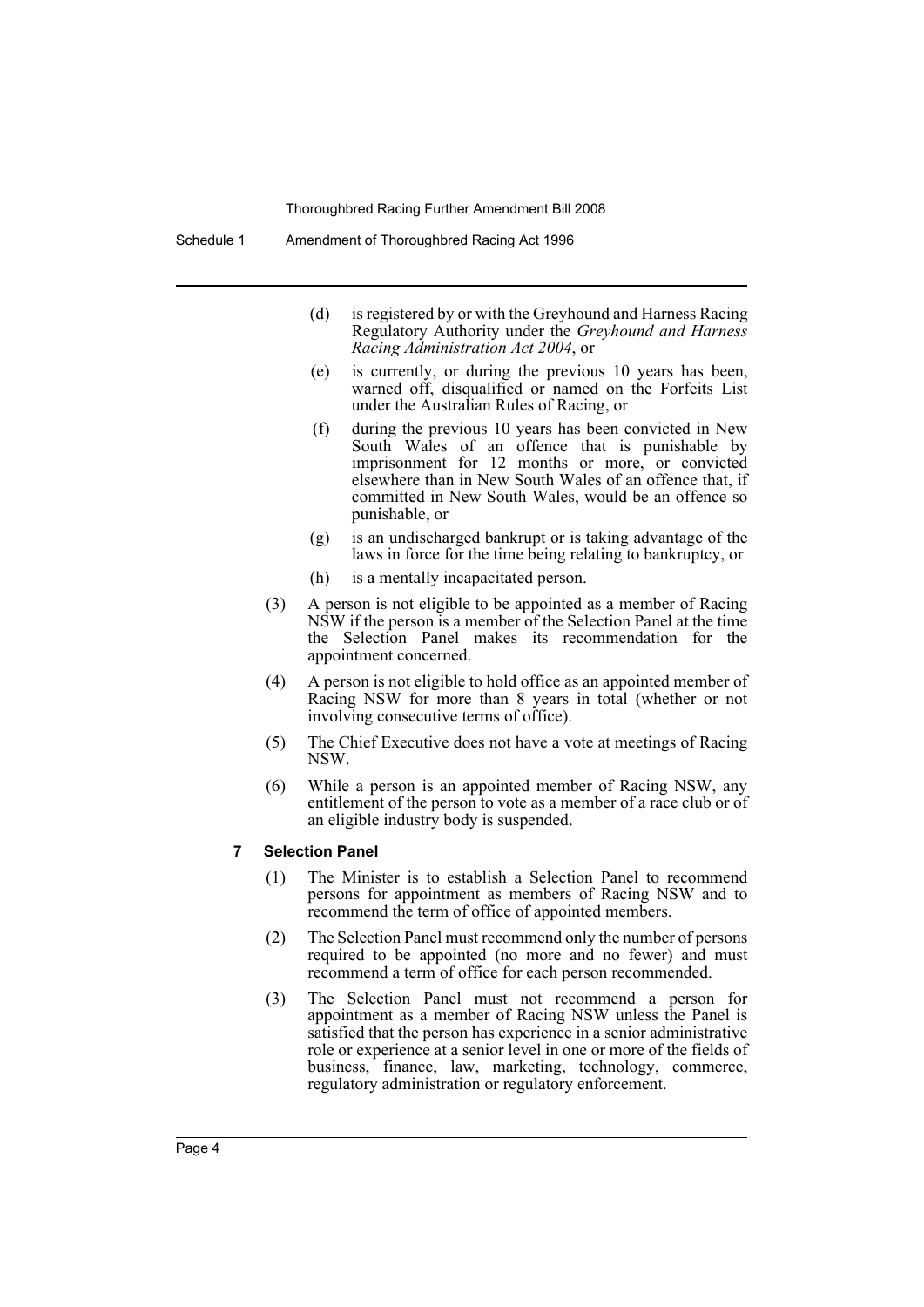Amendment of Thoroughbred Racing Act 1996 Schedule 1

- (4) Before recommending a person for appointment as a member of Racing NSW, the Selection Panel must conduct a probity check of the person (with the level of scrutiny as determined by the Minister). The Minister is to appoint a Probity Adviser to assist the Selection Panel to conduct probity checks.
- (5) The Selection Panel is to choose between candidates for recommendation for appointment as a member of Racing NSW on the basis of merit, with merit to be determined on the basis of a candidate's abilities, qualifications, experience and personal qualities that are relevant to the performance of the duties of membership of Racing NSW.

# **8 Term of office of members**

- (1) An appointed member of Racing NSW is to be appointed to hold office (subject to this Act) for a period of up to 4 years recommended by the Selection Panel under section 7, unless the appointment is to fill a casual vacancy.
- (2) An appointed member appointed to fill a casual vacancy (a vacancy in the office of an appointed member occurring other than by reason of the completion of the member's term of office) is to be appointed for the balance of the term of office of the member's predecessor.

# **9 Review of appointments process**

- (1) The Minister is to review the operation of sections 6–8 to determine whether their policy objectives remain valid and whether their terms remain appropriate for securing those objectives.
- (2) The review is to be undertaken as soon as possible after the period of 3 years from the date of assent to the *Thoroughbred Racing Further Amendment Act 2008*.
- (3) A report on the outcome of the review is to be tabled in each House of Parliament within 12 months after the end of the period of 3 years.

# **[3] Section 12 Personal liability**

Insert "or the Selection Panel" after "a member of Racing NSW".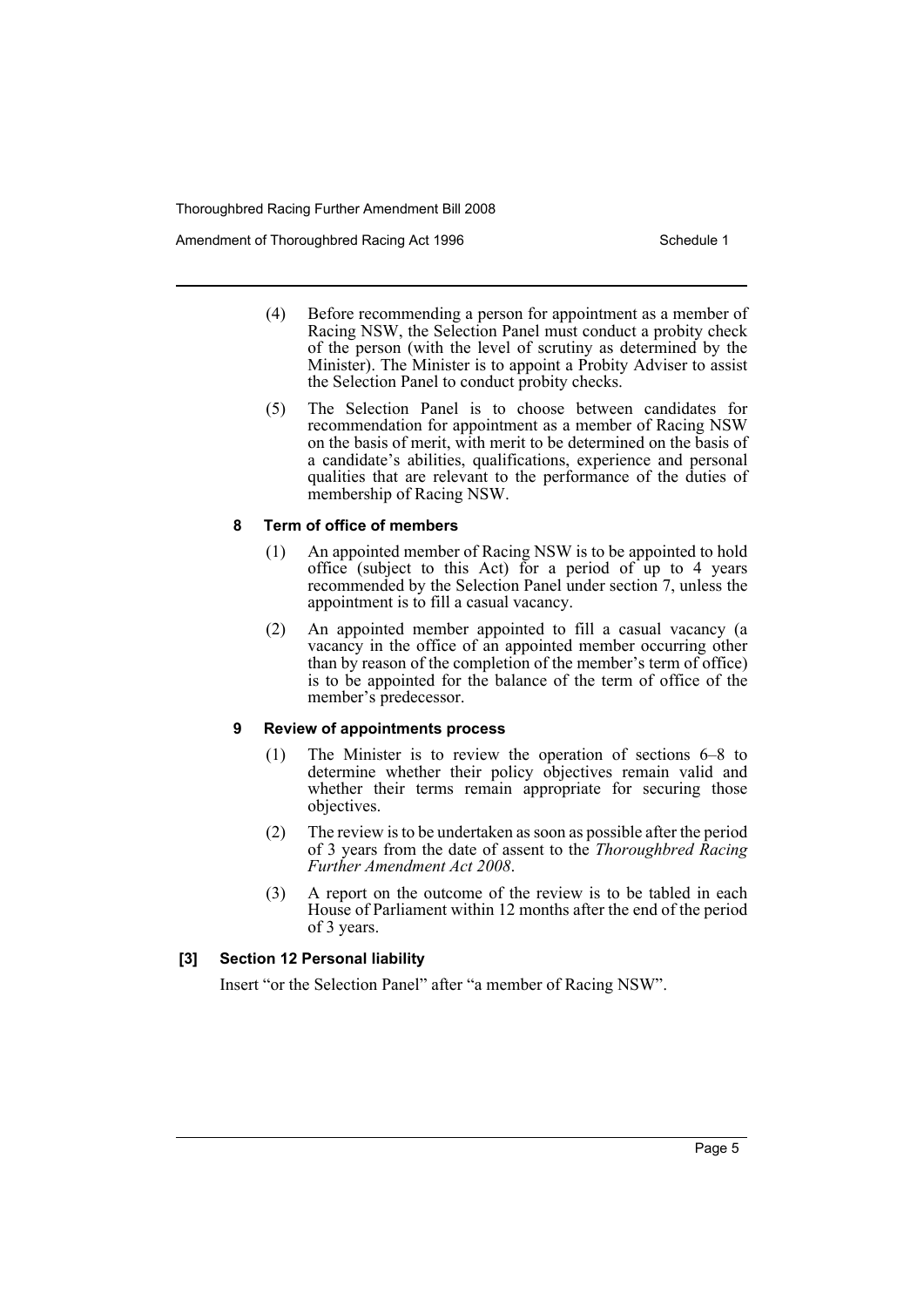Schedule 1 Amendment of Thoroughbred Racing Act 1996

#### **[4] Section 15 Vacation of office**

Omit section 15 (2)–(4). Insert instead:

(2) The Minister may, on the recommendation of Racing NSW, remove an appointed member of Racing NSW from office for incapacity, incompetence, misbehaviour or a contravention of the code of conduct adopted by Racing NSW under section 11A.

#### **[5] Section 19 Procedure**

Omit section 19 $(5)$  and  $(6)$ .

#### **[6] Schedule 1 Savings and transitional provisions**

Insert at the end of clause 3 (1):

*Thoroughbred Racing Further Amendment Act 2008*

#### **[7] Schedule 1, Part 9**

Omit the Part. Insert instead:

# **Part 9 Provisions consequent on 2008 amendments**

#### **35 Definitions**

In this Part:

*2008 amending Act* means the *Thoroughbred Racing Amendment Act 2008*.

*2008 further amending Act* means the *Thoroughbred Racing Further Amendment Act 2008*.

#### **36 Transitional arrangements for appointment of new membership of Racing NSW**

- (1) For the purpose of facilitating the appointment of the members of Racing NSW in accordance with section 6 as substituted by the 2008 further amending Act (referred to in this clause as the *new members of Racing NSW*) with effect from the commencement of that section:
	- (a) the Selection Panel provided for by section 7 (as substituted by the 2008 further amending Act) may be established, and any function of the Selection Panel may be exercised, before that commencement as if the whole of the 2008 further amending Act had commenced on the date of assent to that Act, and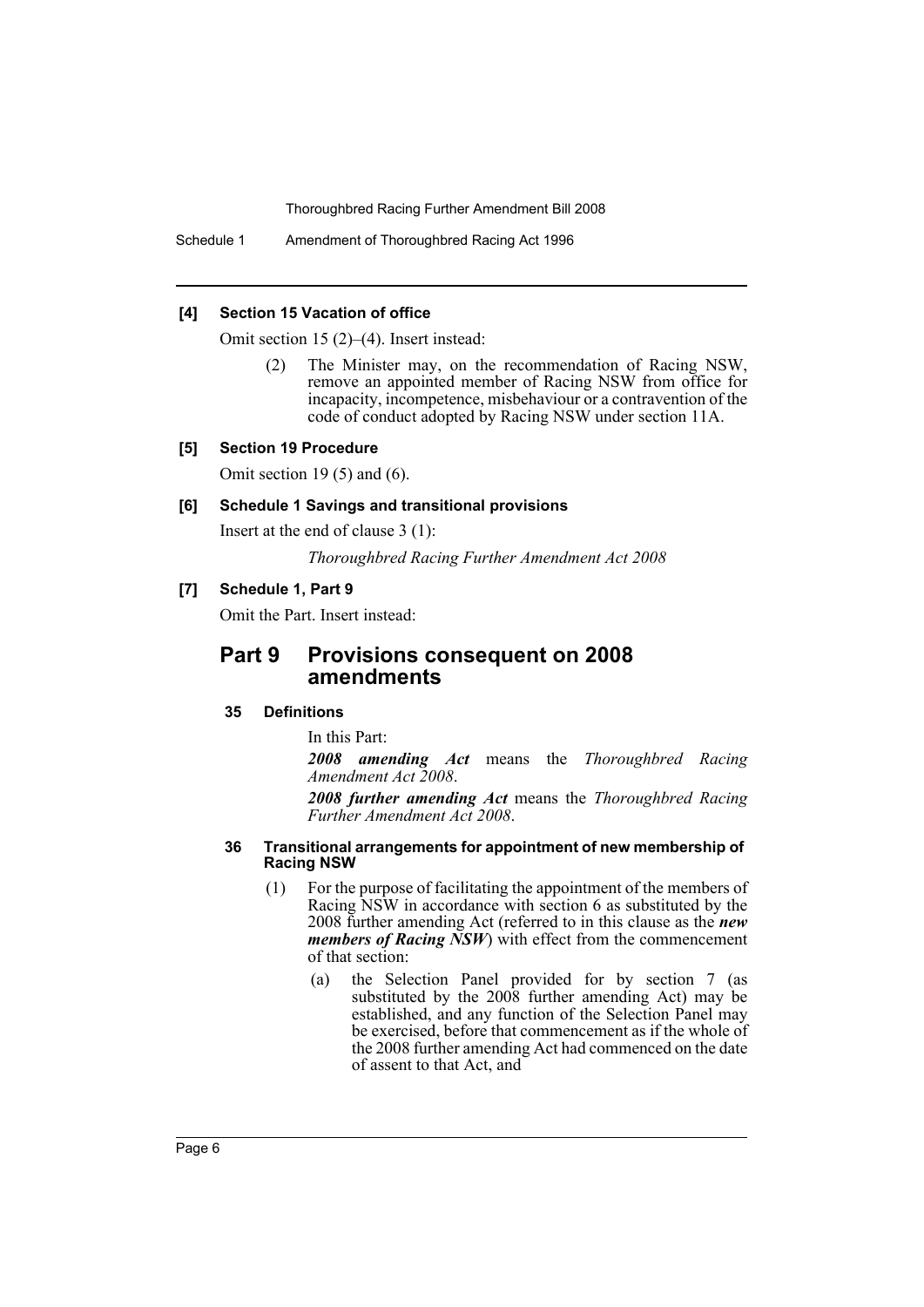Amendment of Thoroughbred Racing Act 1996 Schedule 1

- (b) the Minister may appoint a Probity Adviser under section 7 (as substituted by the 2008 further amending Act), and any function of the Probity Adviser may be exercised, before that commencement as if the whole of the 2008 further amending Act had commenced on the date of assent to that Act, and
- (c) the Minister may, pursuant to a recommendation made by the Selection Panel before that commencement, appoint the new members of Racing NSW before that commencement, with the appointments to take effect on that commencement.
- (2) As soon as practicable after the commencement of this clause, the Minister is to establish the Selection Panel for the purpose of recommending persons for appointment as the new members of Racing NSW as provided by this clause and recommending their term of office.
- (3) Any period of office as a voting member of Racing NSW before the substitution of section 6 by the 2008 further amending Act counts as a period of office as an appointed member of Racing NSW for the purposes of section  $\vec{6}$  (4) (which provides that a person is not eligible to hold office as an appointed member of Racing NSW for more than 8 years in total).
- (4) Despite subclause (3) and section 6 (4), a person holding office as a member of Racing NSW on the commencement of this clause can (if otherwise eligible) be appointed as a new member of Racing NSW for a period of up to 4 years. This subclause does not limit the operation of section 6 (4) in relation to any subsequent appointment of the person as a member of Racing NSW.

#### **37 Transitional arrangements for appointment of membership of RICG**

- (1) For the purpose of facilitating the appointment of the members of RICG in accordance with Part  $3$  (as substituted by the 2008 amending Act) with effect from the commencement of that Part, determinations and nominations may be made under and for the purposes of section 31 (as substituted by the 2008 amending Act), before that commencement as if the whole of the 2008 amending Act had commenced on the date of assent to that Act.
- (2) As soon as practicable after the commencement of this clause, the Minister is to call for nominations for the purpose of nominating persons for appointment as members of RICG as provided by this clause.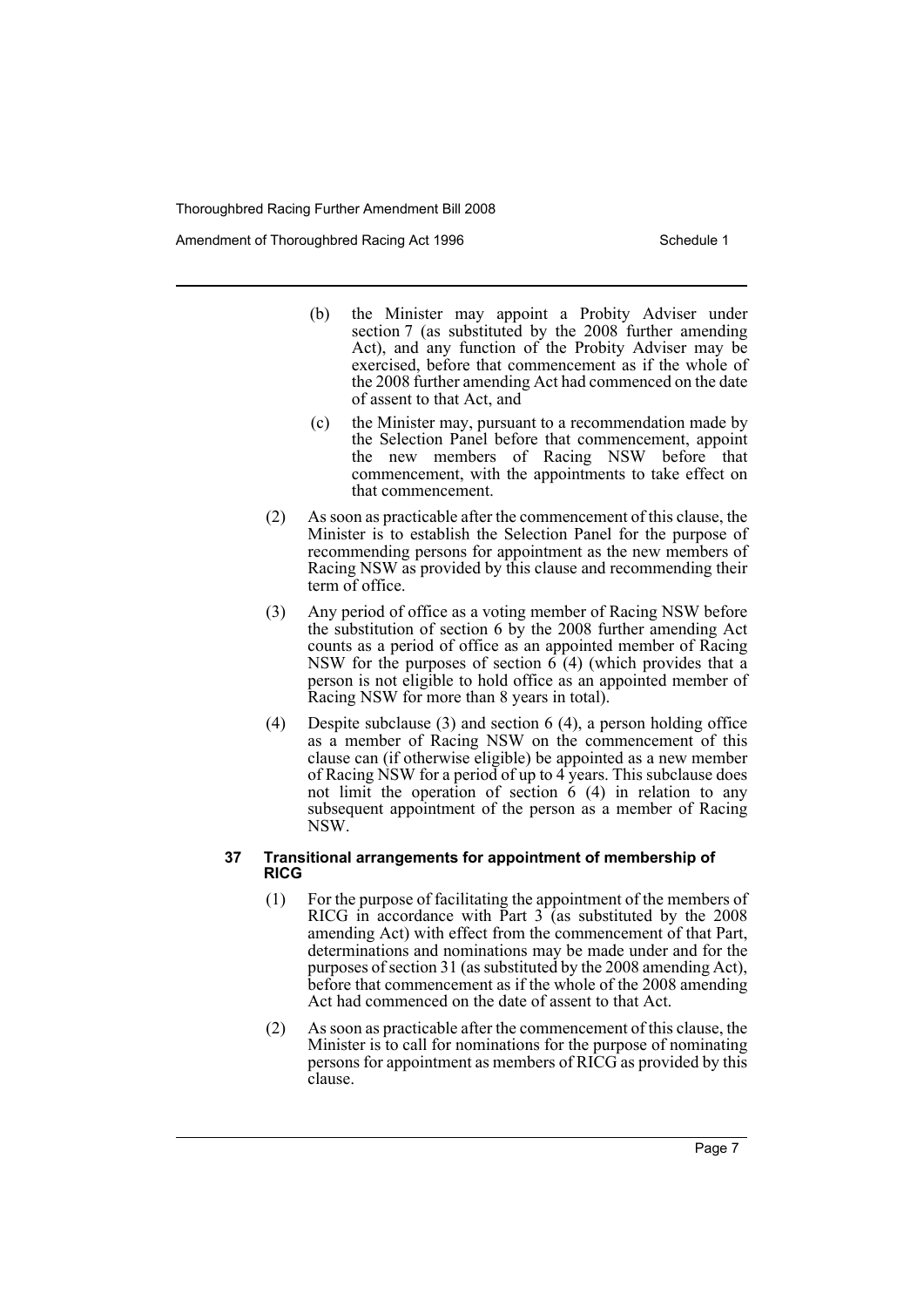Schedule 1 Amendment of Thoroughbred Racing Act 1996

#### **38 Former members of Racing NSW**

- (1) On the commencement of section 6 (as substituted by the 2008 further amending Act) the persons holding office as members of Racing NSW immediately before that commencement cease to hold office as members.
- (2) A person who ceases to hold office pursuant to this clause is not entitled to compensation because of that loss of office.
- (3) Neither this clause nor the substitution of section 6 by the 2008 further amending Act affects:
	- (a) the continuity of existence of Racing NSW as a body corporate established by this Act, or
	- (b) the continuity of operation of any decision made or other action taken by the members of Racing NSW before ceasing to hold office under this clause, or
	- (c) the continuity of employment of the Chief Executive and other members of staff of Racing NSW.

#### **39 Dissolution of RIPAC**

- (1) On the commencement of Part 3 (as substituted by the 2008 amending Act):
	- (a) the Racing Industry Participants Advisory Committee is dissolved, and
	- (b) the persons holding office as members of that committee cease to hold office as members.
- (2) A person who ceases to hold office pursuant to this clause is not entitled to compensation because of that loss of office.

#### **40 Distribution of profits to Consolidated Fund**

Any profits of Racing NSW not distributed to the Consolidated Fund in compliance with section 28 before the repeal of that section by the 2008 amending Act are not required to be distributed to the Consolidated Fund.

#### **41 Functions of members during caretaker period**

(1) On and from the date of introduction into Parliament of the Bill for the 2008 amending Act, the members of Racing NSW who hold office before the substitution of section 6 by the 2008 further amending Act are entitled to exercise their functions in a manner that is consistent with any convention or practice as to the exercise of functions by members of a body pending the appointment of a new membership of the body.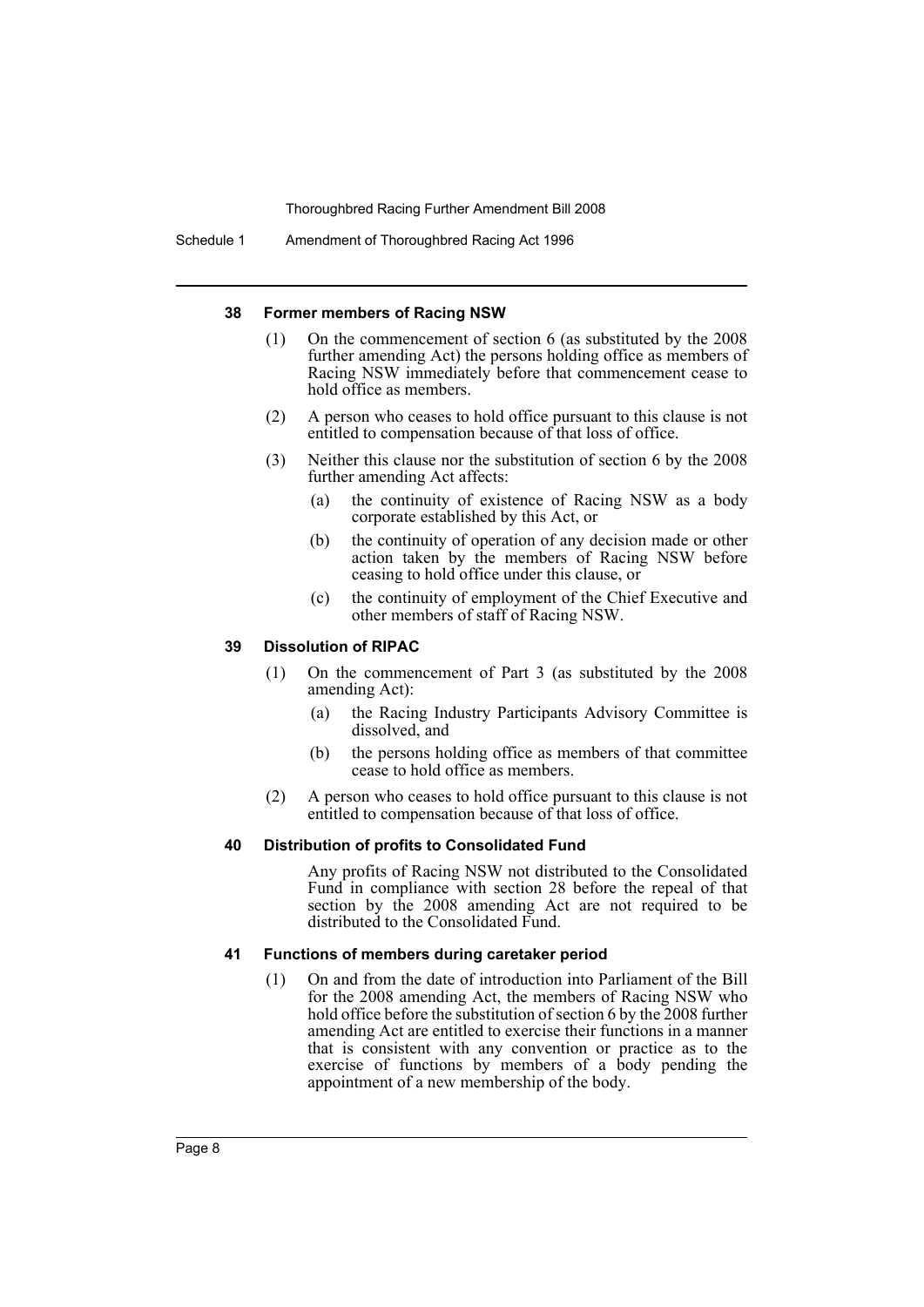Amendment of Thoroughbred Racing Act 1996 Schedule 1

(2) This clause is taken to have operated from that date of introduction.

#### **41A Dissolution of Appointments Panel**

- (1) On the date of assent to the 2008 further amending Act:
	- (a) the Appointments Panel is dissolved, and
	- (b) the persons holding office as members of the Appointments Panel cease to hold office as members.
- (2) A person who ceases to hold office pursuant to this clause is not entitled to compensation because of that loss of office.
- (3) The exercise of any function of the Appointments Panel before the date of assent to the 2008 further amending Act (including the nomination of any person for appointment as a member of Racing NSW) is of no effect.